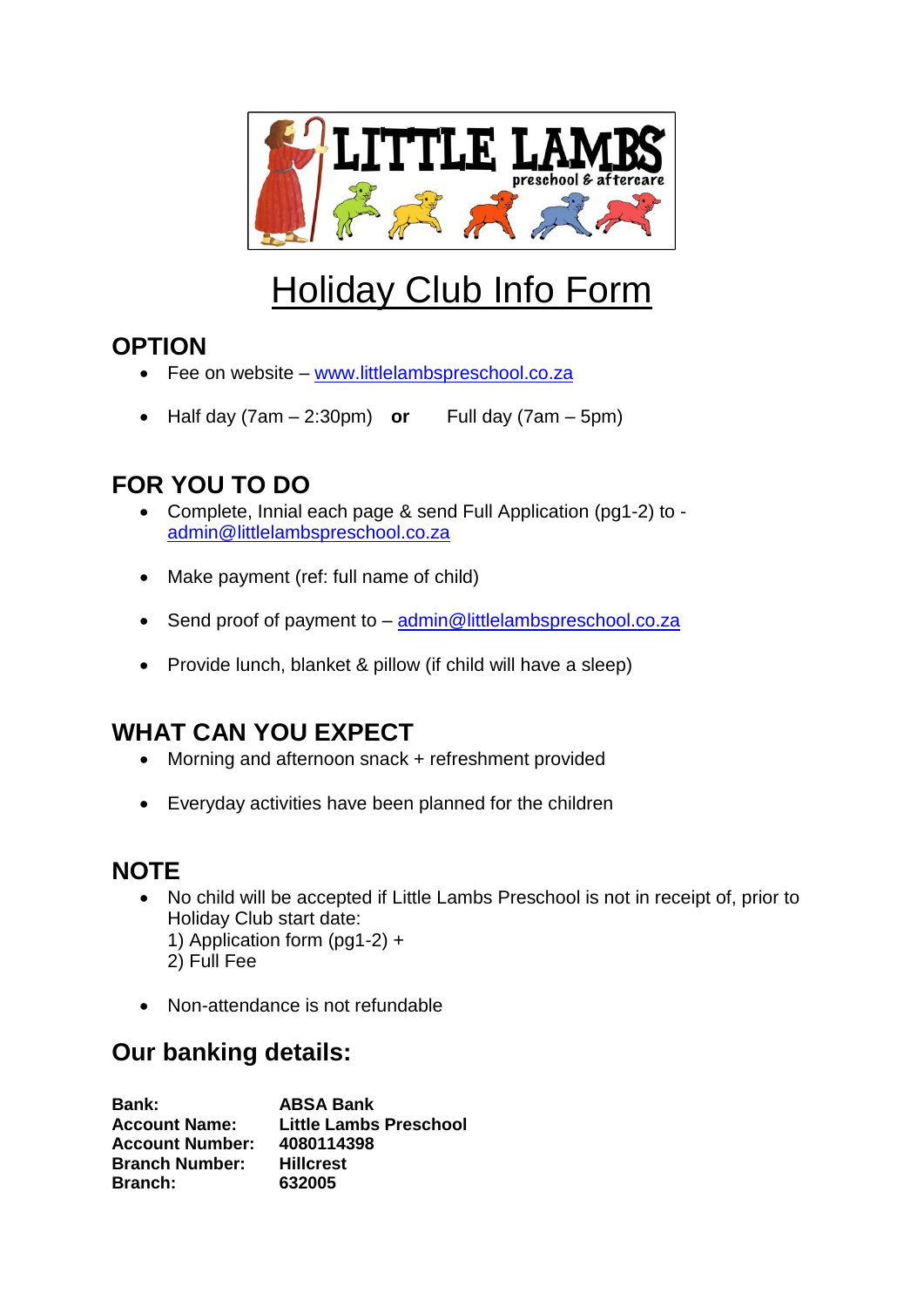# **Holiday Club Application Form**

| Address:<br>Tel :<br>$E$ -mail:<br>Web:<br>FB: | 17 Loop Street<br>Hillcrest, 3610<br>Kwa-Zulu Natal<br>078 123 7172<br>admin@littlelambspreschool.co.za<br>www.littlelambspreschool.co.za<br>http://littlelambspreschool.co.za/ |                |           |          |
|------------------------------------------------|---------------------------------------------------------------------------------------------------------------------------------------------------------------------------------|----------------|-----------|----------|
| Tick the Age Group required:                   |                                                                                                                                                                                 | 18 mnt-3 Years | 3-4 Years | 4-5Years |
|                                                |                                                                                                                                                                                 |                |           |          |
|                                                |                                                                                                                                                                                 |                |           |          |
|                                                |                                                                                                                                                                                 |                |           |          |
|                                                |                                                                                                                                                                                 |                |           |          |
|                                                |                                                                                                                                                                                 |                |           |          |
|                                                | Boy / Girl _________________________                                                                                                                                            |                |           |          |
|                                                |                                                                                                                                                                                 |                |           |          |
|                                                | Date of Birth ______________________                                                                                                                                            |                |           |          |
|                                                | Code __________________________                                                                                                                                                 |                |           |          |
|                                                |                                                                                                                                                                                 |                |           |          |
|                                                |                                                                                                                                                                                 |                |           |          |
|                                                | Any Special Needs and or allergies? If yes please Specify                                                                                                                       |                |           |          |
|                                                | Specify dates attending Little Lambs Holiday Club________________________________                                                                                               |                |           |          |
|                                                | How many days attending Holiday Club in total? __________________________________                                                                                               |                |           |          |
|                                                | Where did you hear about Little Lambs Holiday Club? ____________________________                                                                                                |                |           |          |
| <b>Tick Time Slot Required</b>                 |                                                                                                                                                                                 |                |           |          |
|                                                |                                                                                                                                                                                 |                |           |          |
|                                                |                                                                                                                                                                                 |                |           |          |
|                                                |                                                                                                                                                                                 |                |           |          |